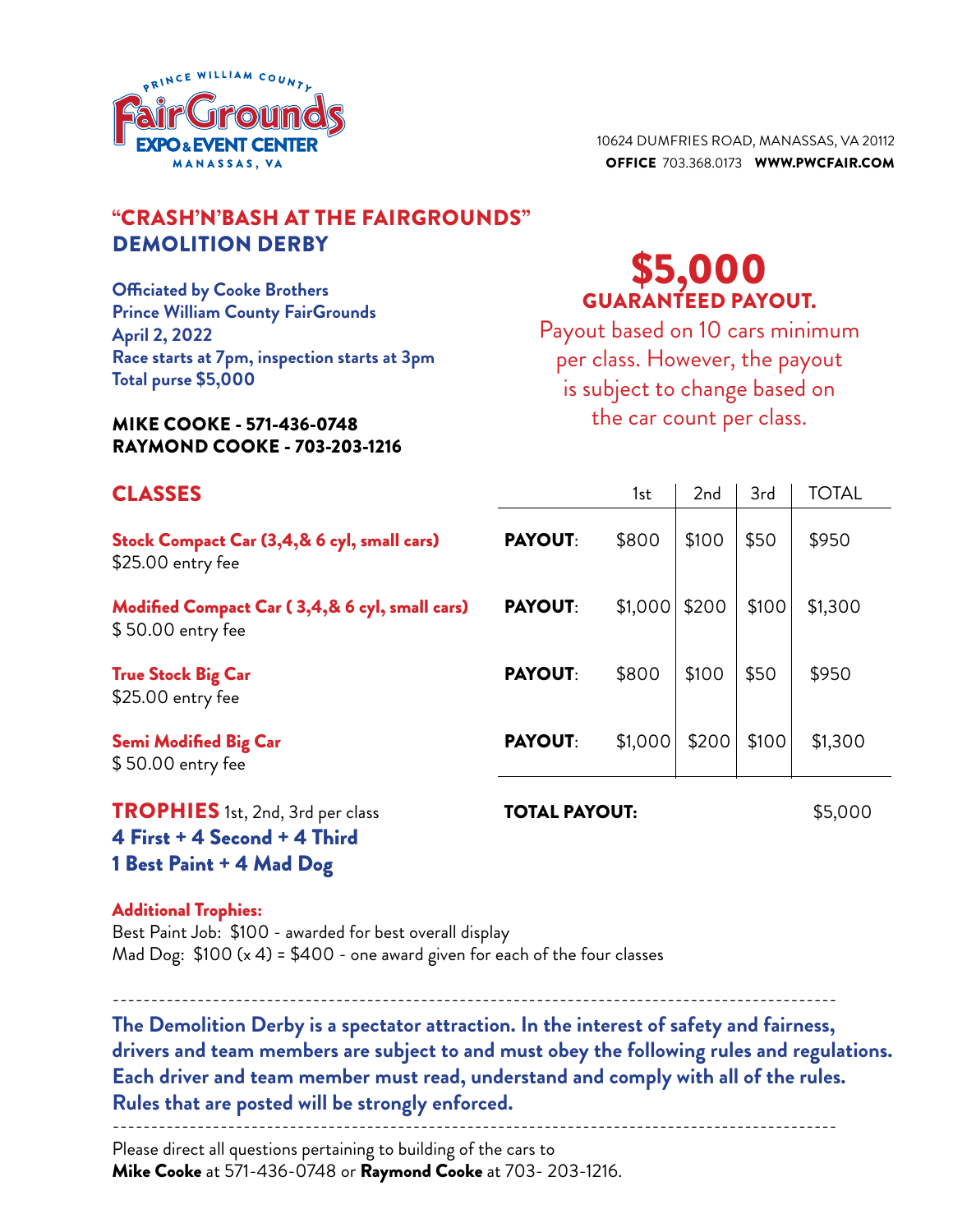#### General Rules for all Classes

- 1. These rules will supersede any and all rules that were previously used. All General Rules and Regulations are subject to change without notice according to the officials' discretion. Decisions are final and are not subject to appeal .
- 2. Unsportsmanlike conduct will not be tolerated and will be grounds for disqualification and barring from future derbies. Drivers are responsible for the actions of their crew members. ABSOLUTELY NO ALCOHOL IS PERMITTED IN THE PIT AREA DURING EVENT! Use or possession of alcohol will result in immediate disqualification and removal from the Fairgrounds.
- 3. Each driver must complete an entry form along with an entry fee.
- 4. All drivers must supply their own car. Only one entry fee is allowed per desk person, per class.
- 5. Drivers under the age of 18 must have a valid driver's license and a parents signature on the entry form. No one under the age of 16 is permitted in the staging area. Each driver must sign in at the registration desk the day of the event and have the car placed in line for inspection starts at 3pm. Failure to do so may result in not be allowed to run in the derby.
- 6. All work on cars must be completed prior to arriving at the Fairgrounds. Absolutely No work may be done after inspection.
- 7. Driver armbands will be issued upon registration and verification of release form. Each driver will require a valid photo identification at the time of registration.
- 8. Only one person will be allowed free (driver) into the Fairgrounds on the day of the competition. This person must accompany the car through the gate in order to receive free admission. Everyone else must pay regular admission to the event.
- 9. Car # is assigned upon receipt of application. Drivers must wait for confirmation before numbering their cars. Cars registering at the event must accept the number assigned. The number on the roof MUST match the number on the side of the car. Car number must be painted a minimum of 18 inches high and on both sides of the car and on the roof. Heats are determined after receiving all applications.
- 10. The Derby Committee, promoter, track owner, and/or Fair Board will not be held responsible for any cars, parts, or personal property before, during, and after the event, including overnight. All cars must be removed from the Fairgrounds immediately following the event. Cars left overnight become the property of the Fairgrounds.
- 11. All drivers are required to attend a drivers meeting before the event begins, time will be announced at the track.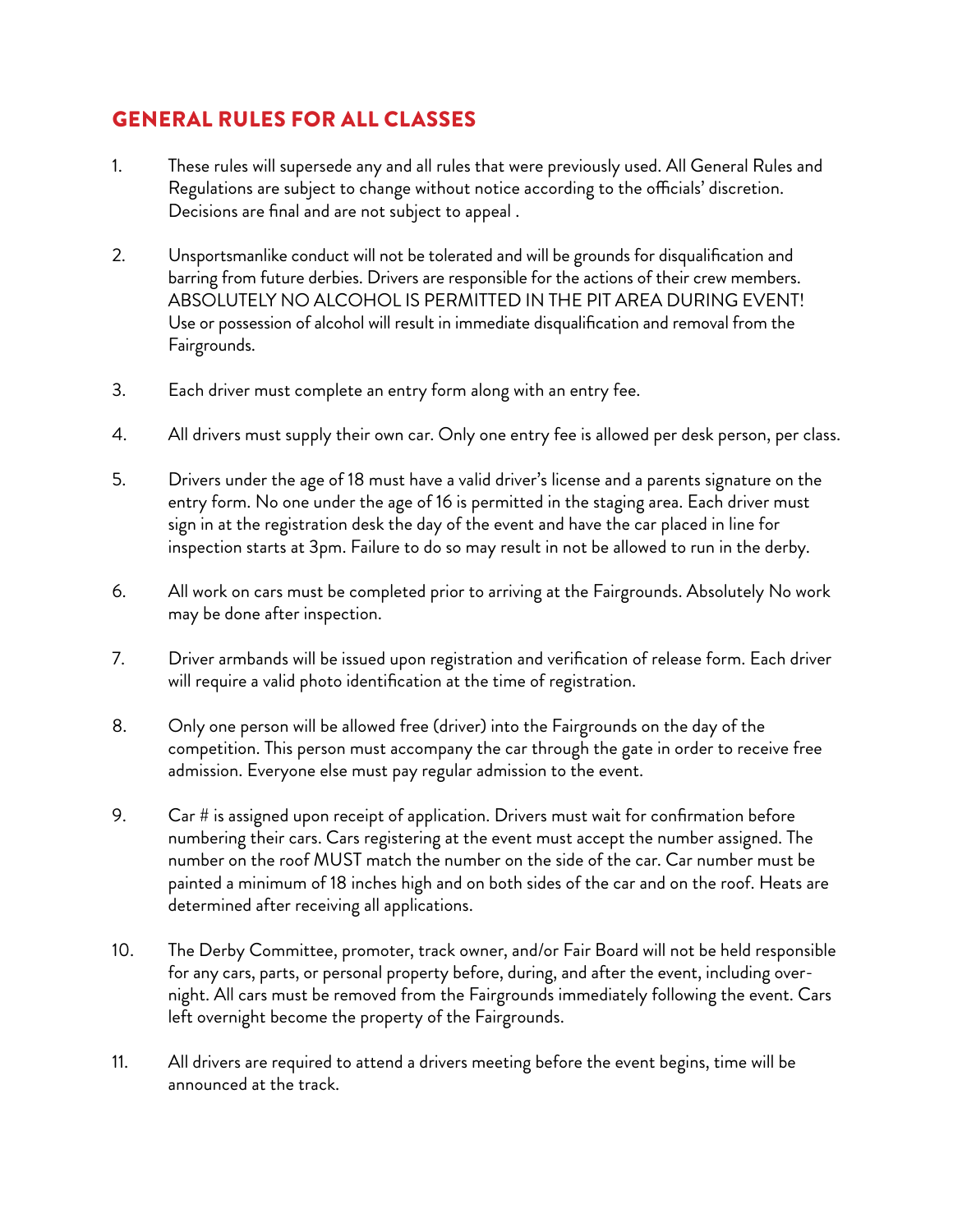- 12. No one except the drivers and the event staff will be allowed inside the track area during the running of the derby. Everyone else , including team members must be behind the fence all times during the heats.
- 13. All rules must be obeyed to participate. Vehicles will be inspected prior to the event. Problems will be allowed to be fixed, as long as it is done prior to the event and there is time for the car to be re-inspected.
- 14. All drivers MUST have a DOT or CSA approved helmet. Full face helmet is recommended. Drivers must wear safety glasses or a shield. Drivers MUST wear long sleeve shirts and pants or coveralls. A fire suit and gloves through the system are highly recommended. All vehicles MUST have DOT seat belts properly secured.
- 15. Radiator: Flush all antifreeze from the system. Water Only! Place a garden hose in the radiator and run the water through the system with the car running. This process will flush the antifreeze.
- 16. A/C system must be free of Freon.
- 17. Remove all chrome, plastic, molding, clips for molding, emblems, antenna, wipers, trim, and door handles. Remove all flammable materials within the car such as carpet, headliner , and door panels. Be sure to remove all trash and loose debris within the vehicle. Remove all glass including side mirrors, interior mirrors, and light and headlights. All windows must be removed. Absolutely no broken glass within the door panels, remove plastic tail lights, side marker and parking lamps with bulb removed.
- 18. All fiberglass header panels and rear panels must be removed. Any metal that a magnet does not stick must be removed.
- 19. Remove all airbags.
- 20. Gas tanks can be removed inside the car as long as you make a firewall cover out of sheet metal or a heavy rubber mat.
- 21. No trailer hitches- the entire system must be removed.
- 22. Twelve (12) inch hole in hood and trunk lid.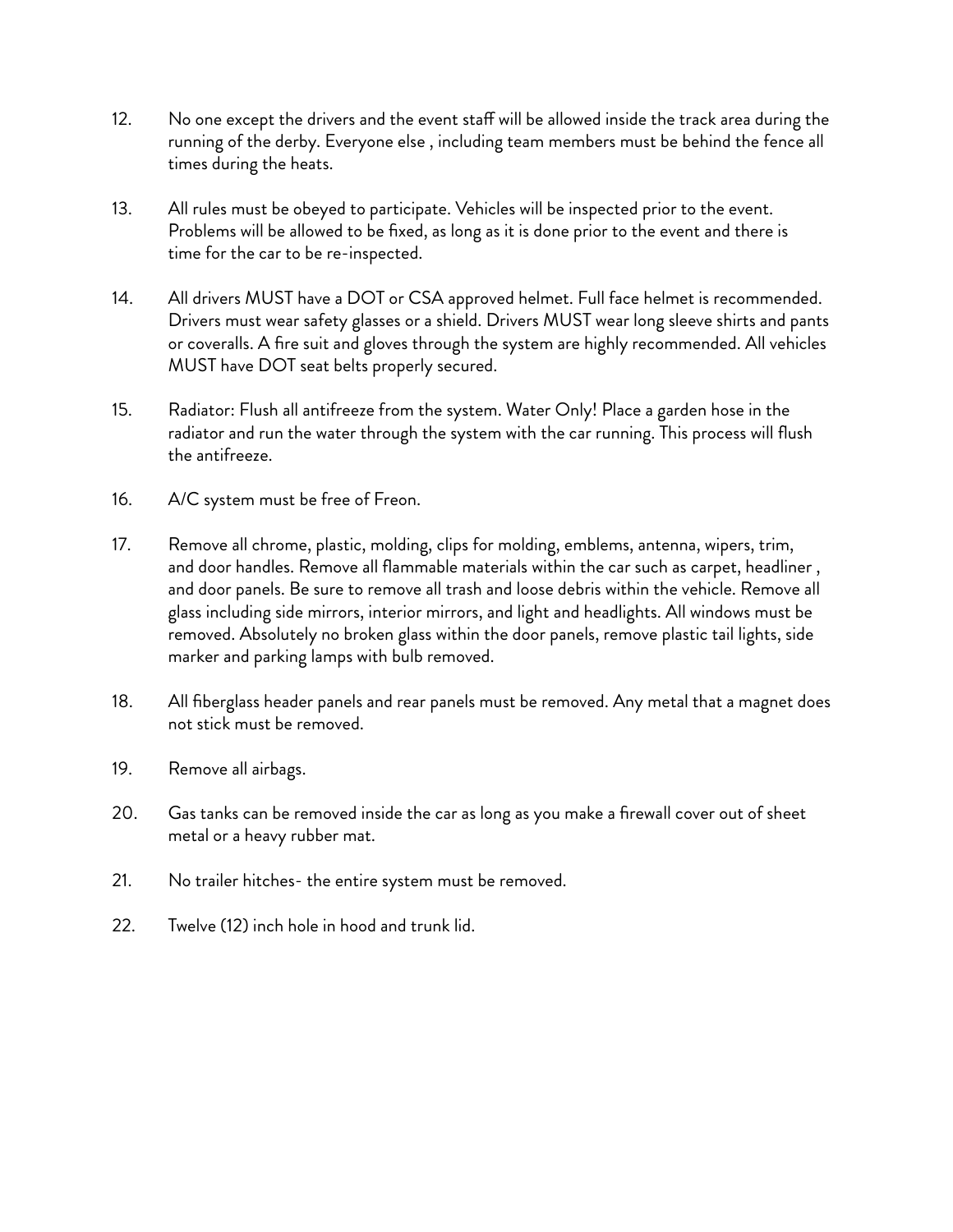## Stock Compact Preparation Rules

(3,4,6,cyl compacts, max 108 inch wheelbase)

A compact car is defined as a 3, 4, 6 cylinder engine with a wheelbase of 108 Inches or shorter. Foreign or domestic cars are allowed. No diesel engines, trucks, electric cars, mini-vans, or 4 wheel drive vehicles are allowed. If it's a GM, it has to be a GM; if it's a Ford, it has to be a Ford; if it's a Chrysler, then it has to be a Chrysler, etc.

Please prepare to run heats. We plan to do a 1 shot deal; however, you should be prepared to run heats. Meaning, bring spare tires, tools, and such.

For Inspection only the Driver will be permitted along with your car.

- **1. You can wire it up instead of using a key switch**
- **2. You can change out the shifter**
- **3. You can relocate the battery to inside the car (it must be covered)**
- **4. You can relocate the gas tank, but it must be covered**
- **5. You can weld (2) 4x4 plates on both sides on door seams, chain or wire**
- **6. You can put a bar behind the seat and a driver's door bar is allowed**
- **7. Bumpers can have up to 2 plates per bumper. 6"x6". No thicker than 3/8" thick. Can weld bumpers if you wish. Any compact bumper is allowed. No full sized bumper. Period.**
- **8. No loading bumpers.**
- **9. The only weld on the bumper is to be mounted.**

For additional information please contact track officials.

#### No smashing, wedging, period. This is a stock class. Exhaust may exit through the hood of the car.

Snow tires with aggressive tread. DOT approved.

#### Modified Compact Preparation Rules

Please prepare to run heats. We plan to do a 1 shot deal; however, you should be prepared to run heats. Meaning, bring spare tires, tools, and such.

A compact car is defined as a 3,4,or 6 cylinder engine with a wheelbase of 108 inches or shorter. Foreign or domestic cars are allowed.

Only the Driver and their car will be permitted.

- 1. Any motor-transmission rear end combination is allowed
- 2. Aftermarket bumpers are allowed. Homemade bumpers are acceptable provided they are no larger than 6"x6" box tubing.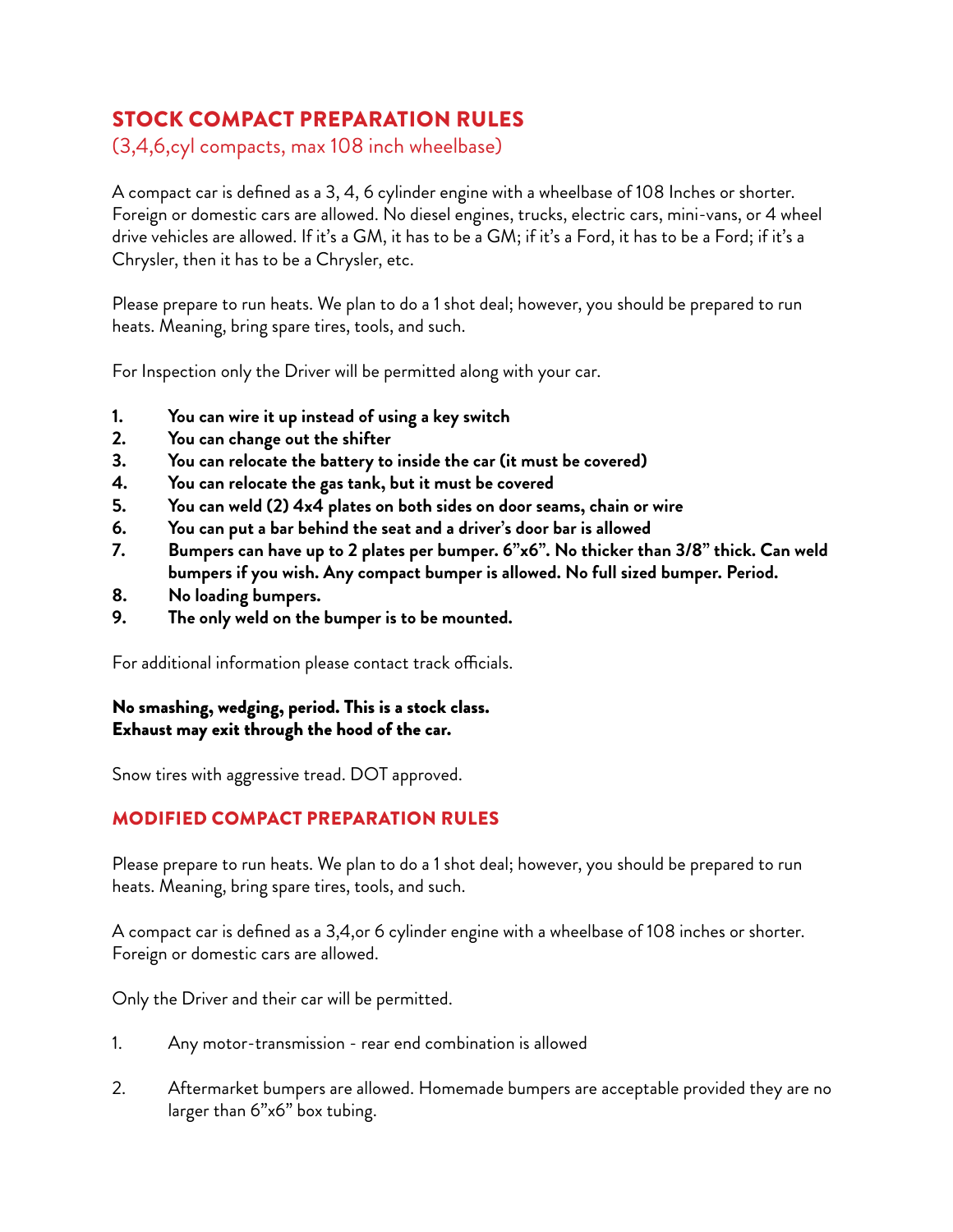- 3. Doors can be seam welded, trunk can be welded, tucked and wedged but with an access hole that we can see inside.
- 4. Distributor protectors are allowed. Absolutely No engine girdles or transmission cradle. Period.
- 5. Tires- aggressive tires are allowed. Does not have to be a DOT tire
- 6. Cages ( can run a rollover bar if you choose to)bar behind the seat, bar behind the dash, bar on the inside of each door and up to four (4) kickers. No kickers are allowed behind the rollover bar. Kickers may be connected to the frame. One bar may be added from the back of the roof to the front of the trunk lid no bigger than 3x3 box tubing.
- 7. Suspension must be stock. No homemade parts. Suspension can be locked. Tie rods can be welded.
- 8. Exhaust systems must be cut. Remove converters and mufflers. Exhaust may go through the hood or under the car. Exhaust stacks may not be taller than the roof of the car. If exhaust runs under the car, it must exit the sides behind the driver's compartment.
- 9. No trailer's hitches are allowed. The entire hitch system must be removed.
- 10. Engine must be in stock position.
- 11. Fill any holes in the firewall with non-flammable material . Engine can be chained to the frame and motor mounts may be altered.
- 12. Electric fuel pumps are allowed but must be securely mounted with a mandatory shut off switch.
- 13. Do not reinforce the frame. The frame may not be welded,except to the bumpers to the frame. Damage to the previous derbies and rust damage may be repaired, Contact the derby officials for acceptable repairs. Rust spots must be fixed with the same thickness of metal. Repairs to the car must be revealed to the inspection team at the time of inspection, or drivers risk being disqualified. No seam welding on the frame , no plating of the frame.
- 14. Bolts: body bolt replacement must be stock size. No oversizing of bolts or washers is allowed.
- 15. Car must have brakes prior and through the event
- 16. Remove all air bags
- 17. Only one (1) battery is allowed. The battery only can be replaced inside the car on the passenger side floor board. Secure with a 4 point bolt down.
- 18. Gas tanks can be moved inside the car as long as you make a firewall cover out of sheet metal or a heavy rubber mat. Gas tank protectors are allowed 4 inches off the floor, no larger than 24"x24" and must center of bar behind the seat. This is considered a floating gas tank protector. No exceptions. Period.
- 19. You can have the front 8 inches for braces for front bumper. Nothing inside the frame. Period. You can support the front bumper on the side using 8 inches of the frame (max). Absolutely no more than 8 inches. Period.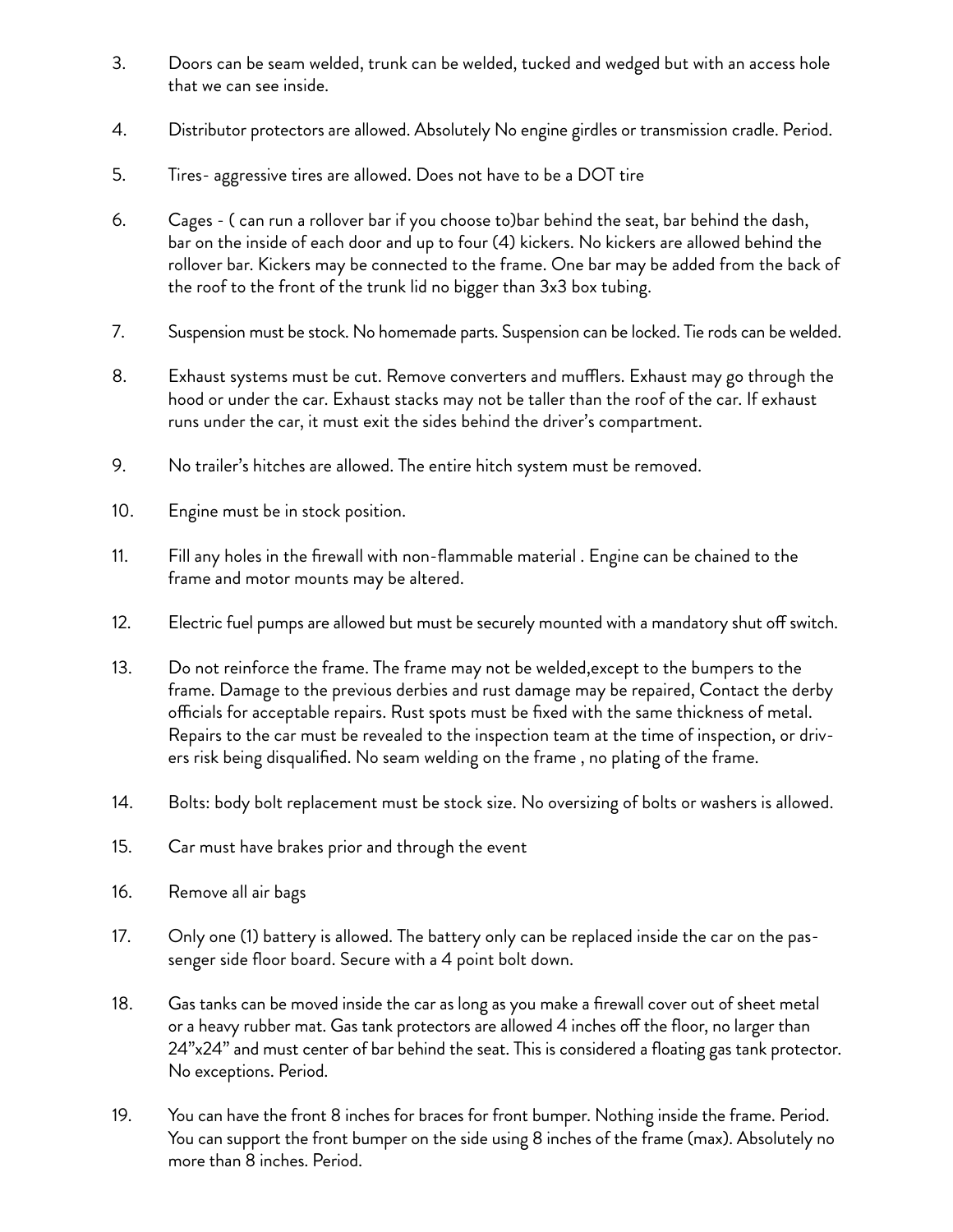### True Big Stock Preparation Rules

These rules will be strongly enforced. We encourage you to call the track officials if you have any questions. All work must be done prior to arrival. Only the Driver and the car will be permitted.

Please prepare to run heats. We plan to do a 1 shot deal; however, you should be prepared to run heats. Meaning, bring spare tires, tools, and such.

Any American made hard top automobile is permitted . No hearses, No limousines, or trucks. No Diesels. If it's a GM, it has to be a GM ; if it's a Ford it has to be Ford etc.

- **1. You can wire it up instead of using a switch key**
- **2. You can replace the shifter**
- **3. You can relocate the battery (it must be covered)**
- **4. You can relocate the gas tank (it must be covered)**
- **5. You can lock the rear**
- **6. You can weld (2) 4x4 plates on all doors, chain or wire**
- **7. You can put a bar behind the seat, and a driver's door bar if you wish.**
- **8. Any full size car bumper is allowed.**
- **9. Bumper can be welded up to two 6"x6", no thicker than 3/8" thick.**
- **10. No loading bumpers.**
- **11. The only weld on the bumper is to be mounted.**

No smashing, wedging, period. This is a stock class. Exhaust can exit the hood, or under the car. Snow tires with aggressive tread. DOT approved.

#### Modified Big Car Preparation Rules

Please prepare to run heats. We plan to do a 1 shot deal; however, you should be prepared to run heats. Meaning, bring spare tires, tools, and such.

- 1. Any car 5 lug, No Diesels , No hearses, SUV's, limousines, or trucks. Any American made full sized car.
- 2. Any motor transmission rear end combination is allowed. Rear no bigger than an automobile that is 5 lug.
- 3. Aftermarket bumpers are allowed. Homemade bumpers are acceptable provided they are no larger than 6x6 box tubing
- 4. Doors can be seam welded. Trunk can be welded and wedged, but with an access hole so that we can see inside.
- 5. Distributor protectors are allowed. Absolutely no engine girdles. Transmission protectors are not allowed . Slider driver shaft are allowed.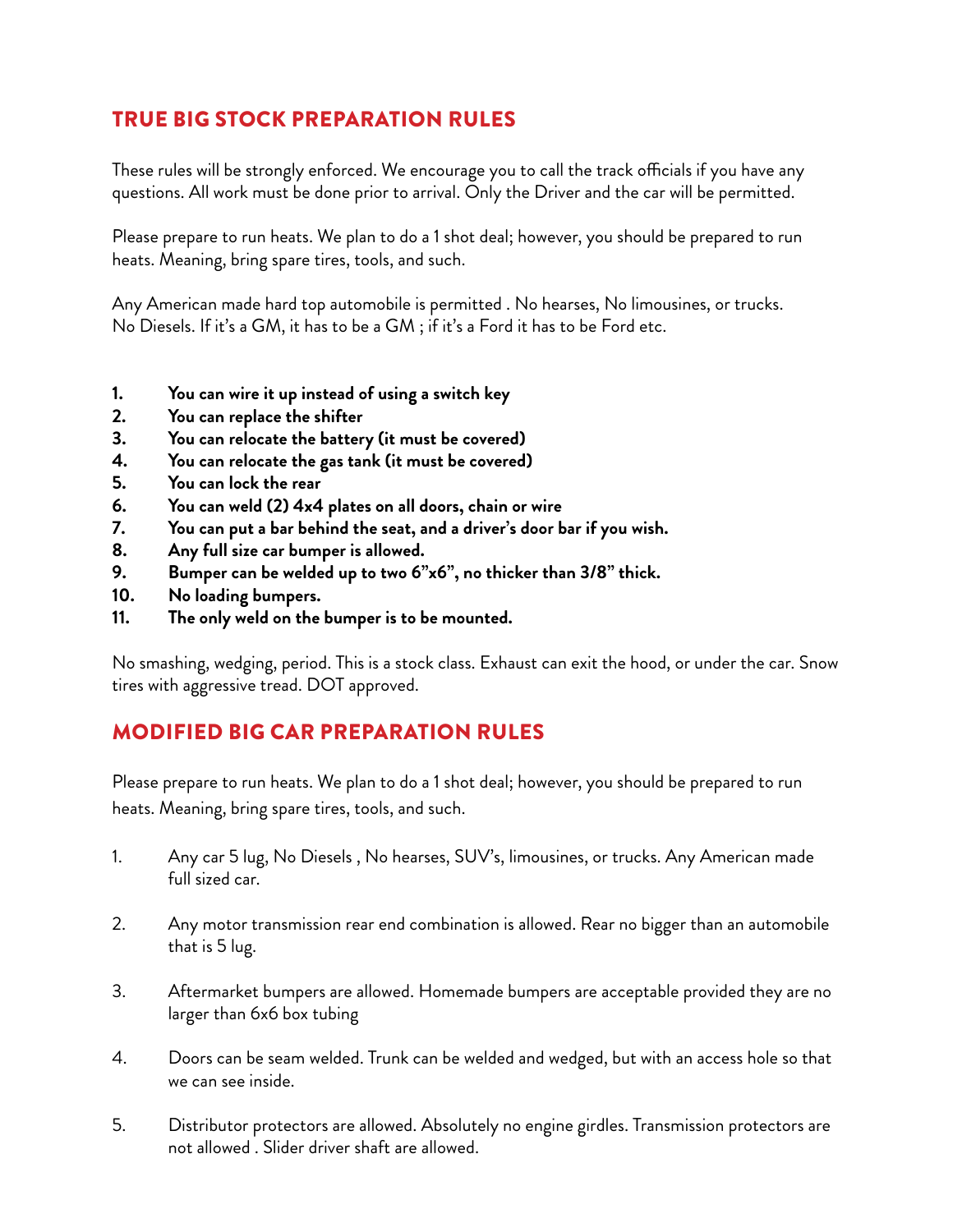- 6. Tires: aggressive tires are allowed. Does not have to be DOT
- 7. Cages (can run rollover bar if you choose to) bar behind the seat, bar behind the dash,bar on the inside of each door with (4) kickers, (2) from the dash bar to the control arms, but can not touch the control arms. Two (2) more kickers inside the car may be connected to the frame but may not be behind the rollover bar. Kickers must be from the rollover bar forward. No kickers are allowed behind the rollover bar. You can add one bar from the back of the roof to the front of the trunk lid no bigger than a 3x3 box tubing. Suspension can be locked.
- 8. Leaf spring conversions are not permitted. Factory leaf cars can have a maximum of 7 leaf springs per side. Can not have hump plates. Gas tank protectors must be 4 inches off the floor and 6 inches from the rear end packing tray. No bigger than 24 inch square. This is considered a floating gas tank protector. Must be center of bar behind the seat.
- 9. Exhaust may be vented through the hood or under the car. Exhaust stacks may not be taller than the roof of the car. If exhaust runs under the car, it must exit the sides behind the driver's compartment.
- 10. No trailer hitches are allowed. The entire hitch system must be removed.
- 11. Rears may be locked. The height of the car may not exceed 21 inches, measured from the ground to the bottom of the bumper.
- 12. Engine must be in the stock position. Any motor, transmission, and rear combination is permitted. Fill in any holes in the firewall with a non-flammable material. Engine can be chained to the frame and motor mounts may be altered. No bigger than a car 5 lug rear.
- 13. Electric fuel pumps are allowed but must be securely mounted with a mandatory shut off switch. Do not reinforce the frame. The frame may not be welded, except to weld the bumpers to the frame. Damage to the previous derbies and rust damage may be repaired. Contact the derby officials for acceptable repairs. Rust spots must be fixed with the same thickness of metal. Repairs to the car must be revealed to the inspection team at the time inspection or the drivers risk being disqualified. No seam welding on the frame, no plating of the frame. Tie rods can be welded.
- 14. Bolts:body bolt replacement must be stock size. No oversizing of bolts or washers is allowed.
- 15. Car must have brakes prior and through the event.
- 16. Only one battery is allowed. The battery only can be placed inside the car on the passenger side floorboard. Secure with a 4 point bolt down.
- 17. Gas tanks can be removed inside the car as long as you make a firewall cover out of sheet metal or a heavy rubber mat. If you use a gas tank protector it must be a floating protector. 4 inches off the floor, Gas tank protector no bigger than 24"x24" and must be center of bar behind the seat.